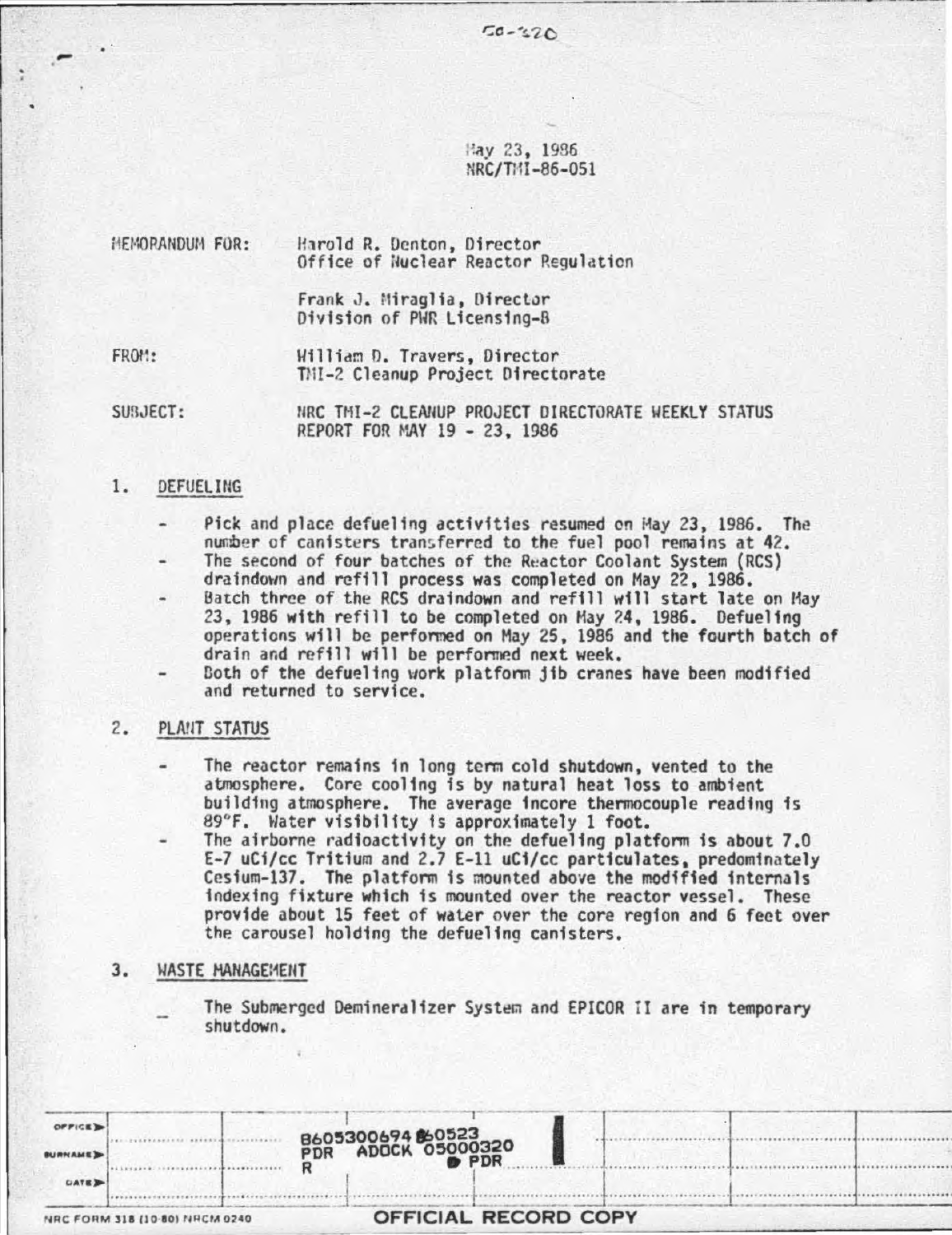Harold R. Denton Frank J. Miraglia

May 23, 1986  $HRC/THI - 86 - 051$ 

# 4. ENVIRONMENTAL MONITORING

Results from US Environmental Protection Agency (EPA) analysis of the NRC outdoor air sampler for the period May  $8 - 15$ , 1986 are:

Prefilter  $I-131 - 2 \pm 1$  E-14 uCi/cc  $Cs - 137 - 1.9 \pm 0.6$  E-14 uCi/cc

Charcoal Filter  $I-131 - 8.5 \pm 4.2$  E-13 uCi/cc

The same sampler for May  $15 - 22$ , 1986 resulted in concentrations of Cs-137 and I-131 below the analysis lower limit of detectability of 1.1 E-13 uCi/cc. The results for the May 8 - 15, 1986 period are consistent with those obtained from other samplers in the area and the State, and are attributed to fallout associated with releases from the Chernobyl reactor.

- EPA sample analysis results show that TMI site liquid effluents are in accordance with regulatory limits, NRC requirements, and the City of Lancaster Agreement.
- TMI water samples taken by EPA at the plant discharge (includes TMI-1 and TMI-2) to the river consisted of seven daily composite samples taken from May 3 - 10, 1986. A gamma scan detected no reactor related activity above the lower limit detectability.
- The Lancaster water sample taken at the water works intake and analyzed by EPA consisted of a seven day composited sample taken from Hay 4 - 10, 1986. A gamma scan detected no reactor related radioactivity.

### 5. AUXILIARY AND FUEL HANDLING SUILDING ACTIVITIES

- Preparations are being made for cleaning up the highly contaminated auxiliary building sump room. A gross water flush will reduce the contamination levels to provide easier access.
- Assembly has continued on the desludging system which will be used first on the neutralizer tanks and then on the auxiliary building sump.
- An acceptance testing program is being done for the rail car mounted shipping casks. The testing involves all the components of the system which removes core shipping canisters from the "A" Spent Fuel Pool and loads them into the cask. The testing program will also be conducted on the system which removes the cas. From the rail car and lifts it from the horizontal shipping position on the vertical loading position.

#### 6. NRC EVALUATIONS IN PROGRESS

- Technical Specification Change Request number 49, and 51.  $\frac{1}{2}$
- Recovery Operations Plan Change number 31, 33, 35, and 36. ٠
- Core Stratification Safety Evaluation (Revision 3).

|        | VRC FORM 318 (10 80) NRCM 0240 |  | <b>OFFICIAL RECORD COPY</b> |  |  |
|--------|--------------------------------|--|-----------------------------|--|--|
| DATE   |                                |  |                             |  |  |
|        |                                |  |                             |  |  |
|        |                                |  | AURINAME)                   |  |  |
| OFFICE |                                |  |                             |  |  |

 $2^{\circ}$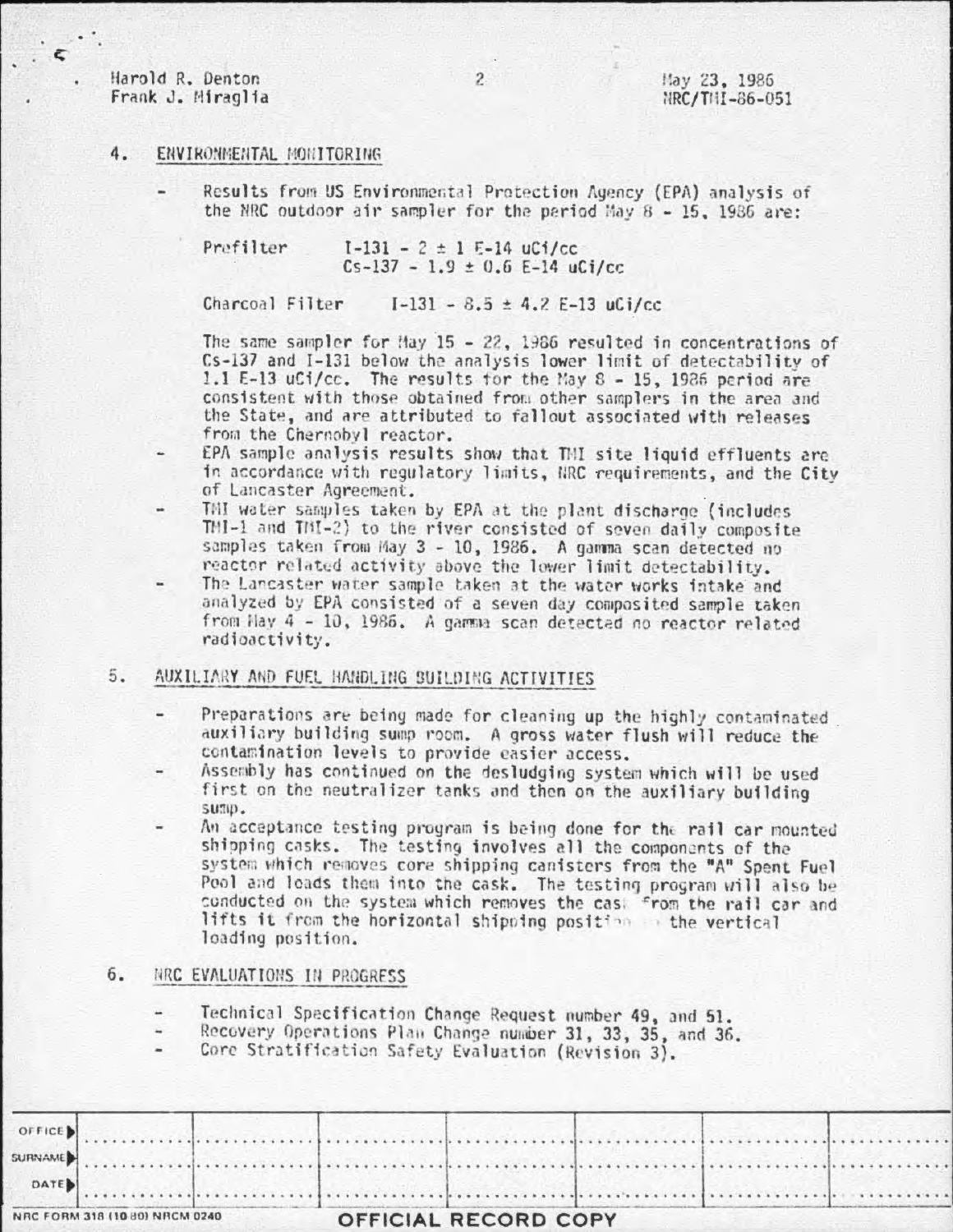Harold R. Denton Frank J. Miraglia

- Solid Maste Facility Technical Evaluation Report.  $\qquad \qquad \blacksquare$
- Reactor Building Sump Criticality Safety Evaluation Report.<br>Canister Handling and Preparation for Shipment Safety Evaluation  $\overline{a}$  $\frac{1}{2}$ Report.
- Defueling Canister Technical Evaluation Report, Revision 2.  $\frac{1}{2}$

signed by John White for:

William D. Travers Director TMI-2 Cleanup Project Directorate

|      | NRC FORM 318 (10 80) NRCM 0240 |  | <b>OFFICIAL RECORD COPY</b> |  |  |
|------|--------------------------------|--|-----------------------------|--|--|
| DATE |                                |  |                             |  |  |
|      |                                |  |                             |  |  |
|      |                                |  |                             |  |  |